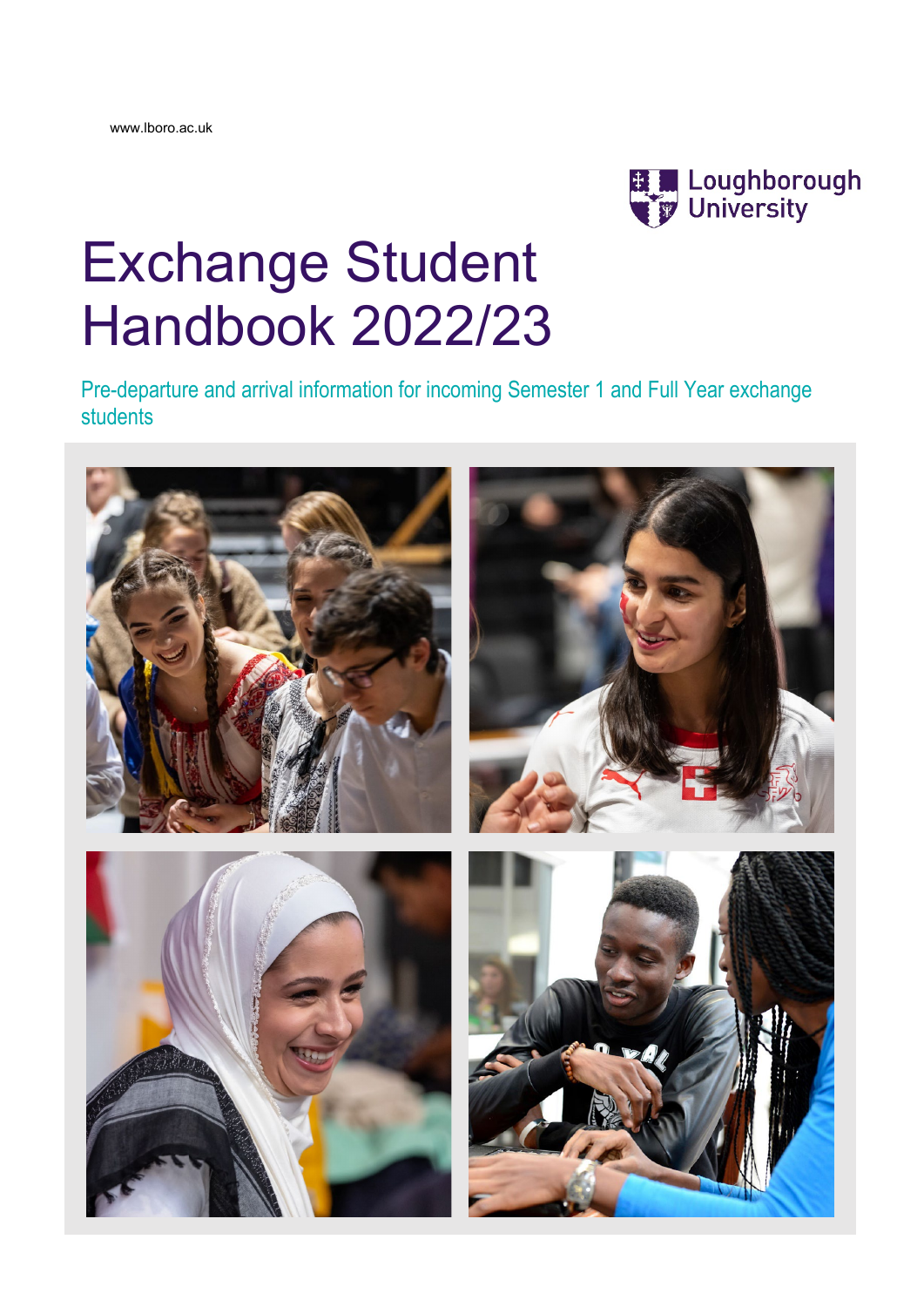# Table of Contents

|                                        | <b>WELCOME TO LOUGHBOROUGH!</b>                                                                                                                  | 3                                                |
|----------------------------------------|--------------------------------------------------------------------------------------------------------------------------------------------------|--------------------------------------------------|
|                                        | <b>PRE-DEPARTURE INFORMATION</b>                                                                                                                 |                                                  |
| $\mathbf{1}$ .<br>2.<br>3.<br>4.<br>5. | Calendar for the Academic Year 2022/23<br>Entry and Visa Information<br><b>Travel and Medical Insurance</b><br>Accommodation<br>English Language | 4<br>4<br>$\mathbf 5$<br>$\,6$<br>$\overline{7}$ |
|                                        | <b>ARRIVAL IN THE UK</b>                                                                                                                         |                                                  |
| 6.<br>7.<br>8.<br>9.                   | Immigration and Customs<br>Travelling to Loughborough<br>Documentation on Arrival at Loughborough<br>Induction                                   | 7<br>8<br>9<br>9                                 |
|                                        | <b>THE UNIVERSITY</b>                                                                                                                            |                                                  |
| 10.<br>12.<br>13.                      | Studying at Loughborough<br>11. Support Services<br>Loughborough Students' Union<br>Sport and Recreational Facilities                            | 10<br>11<br>12<br>13                             |
|                                        | <b>USEFUL INFORMATION</b>                                                                                                                        |                                                  |
| 14.<br>15.                             | Living in the UK<br><b>Contact Details</b>                                                                                                       | 13<br>14                                         |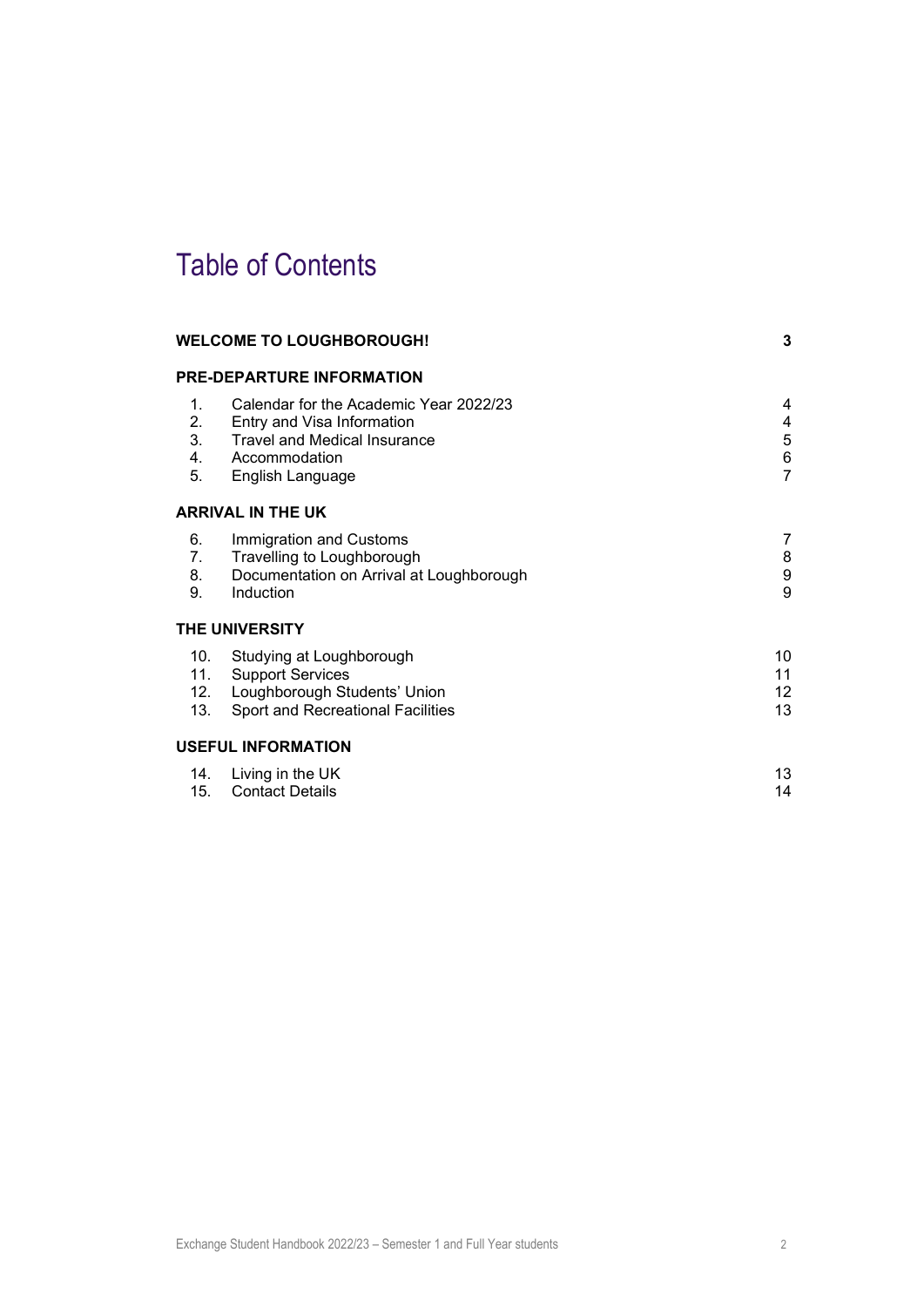

### <span id="page-2-0"></span>Welcome to Loughborough!

We are delighted that you have chosen Loughborough University for your study exchange. We strongly believe in the benefits of international education and hope that you have an enjoyable and rewarding experience.

As one of the leading universities in the United Kingdom (UK), Loughborough is ranked in the top 10 in each of the most recent national league tables. It has international reputation for excellence in research, teaching, enterprise and sport. In 2017, Loughborough achieved a five star plus rating in the QS Stars scheme, putting it among the best in the world. In 2022, for the sixth year running, it was awarded the title of Best University in the World for Sports-Related Subjects in the QS World University Ranking by Subject.

The University has the largest single-site green campus in the country, covering more than 438 acres and providing a home to academic buildings, student accommodation and outstanding sporting facilities. During your time at Loughborough, we would encourage you to take full advantage of the many opportunities available. The Loughborough Students' Union (LSU) has more than 80 clubs and societies for different hobbies and interests, nationalities and faith groups. You can also get involved in a wide range of other activities organised by groups, such as Rag (the biggest student fundraising organisation in the country) and Action (the volunteering section of the LSU).

The town of Loughborough is located at the heart of England in the county of Leicestershire. Main line road and rail networks link Loughborough directly with the rest of the country and the town itself is served by excellent bus services. London is oneand-a-half hours away by train, Birmingham one hour, and Manchester and Leeds around two hours. There are regular scheduled flights from UK, European and international destinations to East Midlands Airport, which is approximately seven miles away.

Studying abroad can be one of the most rewarding elements of a degree programme, and we sincerely hope that you have a fulfilling exchange here at Loughborough.

On behalf of the staff and students of the University, we would like to offer you a very warm welcome.

The Exchanges Team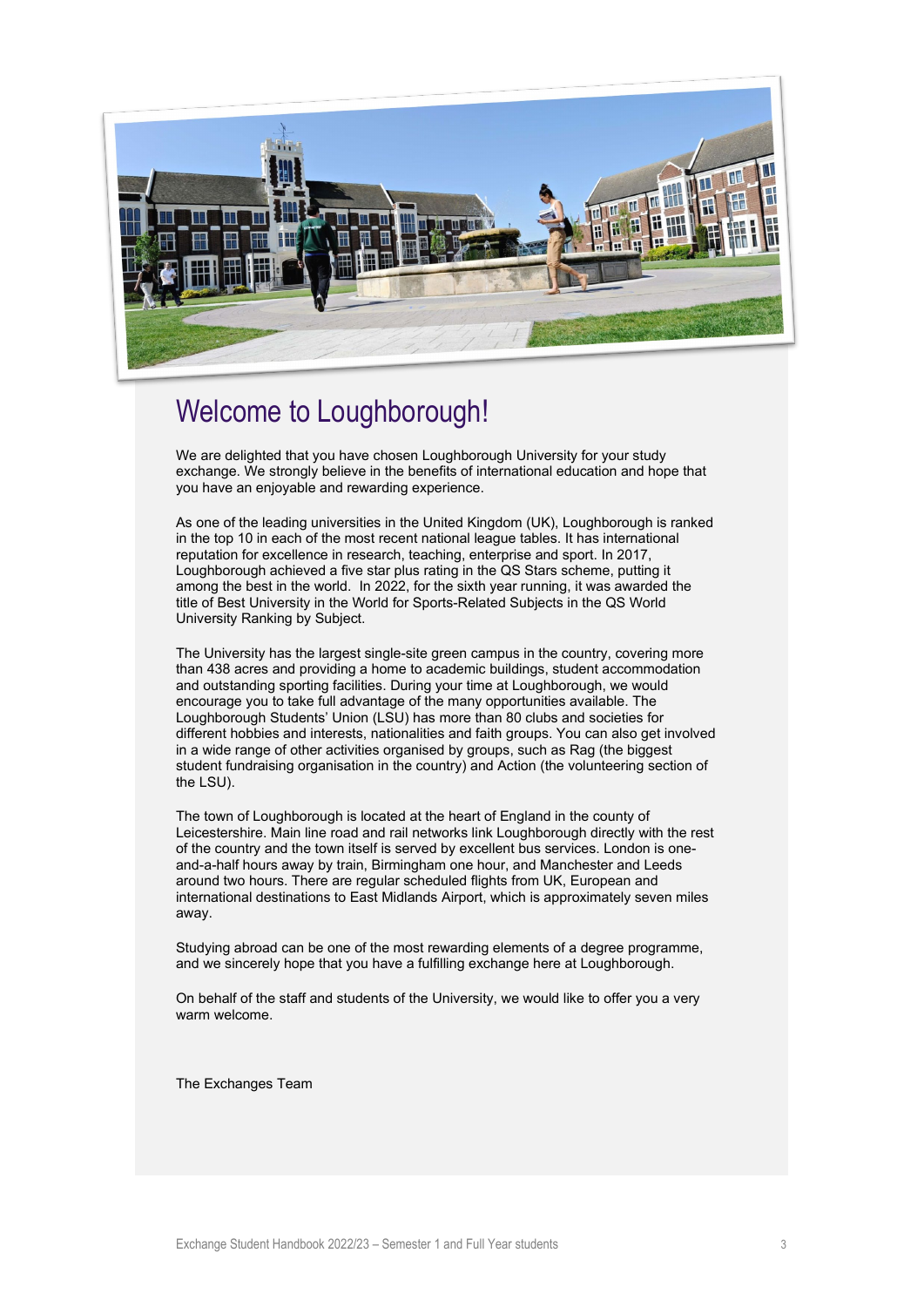# <span id="page-3-0"></span>PRE-DEPARTURE INFORMATION

### <span id="page-3-1"></span>Calendar for the Academic Year 2022/23

The academic year runs from the start of session in August to the end of session in the following July. It is made up of three terms (Autumn, Spring and Summer) or two semesters (from October to February and February to June). Exchange students normally attend for either Semester One or Semester Two, but some spend a Full Year at Loughborough University.

**Semester One**: 3 October 2022 - 3 February 2023

**Semester Two:** 6 February 2023 - 21 June 2023

Semester One examinations take place in January/February, and Semester Two examinations take place in May/June. Examination dates and times are dependent on the School/Department in which you are registered. See [www.lboro.ac.uk/students/handbook/exams/university-exams/](http://www.lboro.ac.uk/students/handbook/exams/university-exams/) for further information.

### <span id="page-3-2"></span>2. Entry and Visa Information

#### **EU, EEA and Swiss nationals**

EU, EEA and Swiss nationals, who have already established a right of residence in the UK prior to 31 December 2020, may rely on this to return to the UK. Similarly, **Irish citizens** continue to hold rights to enter and live in the UK under Common Travel Area arrangements.

#### **EU, EEA and Swiss nationals in the UK for less than six months**

EU, EEA and Swiss nationals coming to study in the UK for less than six months can do this as a Visitor. As a non-visa national you do not need prior entry clearance and can currently enter the UK with your passport. Please note that, from 1 October 2021 onwards, national ID cards were no longer accepted, and you should ensure you have a valid passport. Visitor permission cannot be extended in the UK and cannot be switched to another kind of visa (including a Student visa). For the purposes of obtaining visitor permission for study, the University will provide a letter confirming study details.

#### **EU, EEA and Swiss nationals in the UK for more than six months**

EU, EEA and Swiss nationals coming to study in the UK for more than six months must obtain entry clearance by applying for Student visa permission. For the purposes of your application, the University will issue a

Confirmation of Acceptance for Studies (CAS).

#### **International students (i.e. non-EU, non-EEA and non-Swiss nationals) in the UK for less than six months**

International students (i.e. non-EU, non-EEA and non-Swiss nationals) coming to study in the UK for less than six months can apply for immigration permission as a Visitor. Visa nationals should apply for permission before travel, non-visa nationals can apply for visitor permission on arrival in the UK. Visitor permission cannot be extended in the UK and cannot be switched to another kind of visa (including a Student visa). For the purposes of obtaining visitor permission for study, the University will provide a letter confirming study details.

#### **International students (i.e. non-EU, non-EEA and non-Swiss nationals) in the UK for more than six months**

International students (i.e. non-EU, non-EEA and non-Swiss nationals) coming to study in the UK for more than six months must apply for a Student visa. For the purposes of your visa application, the University will issue a Confirmation of Acceptance for Studies (CAS).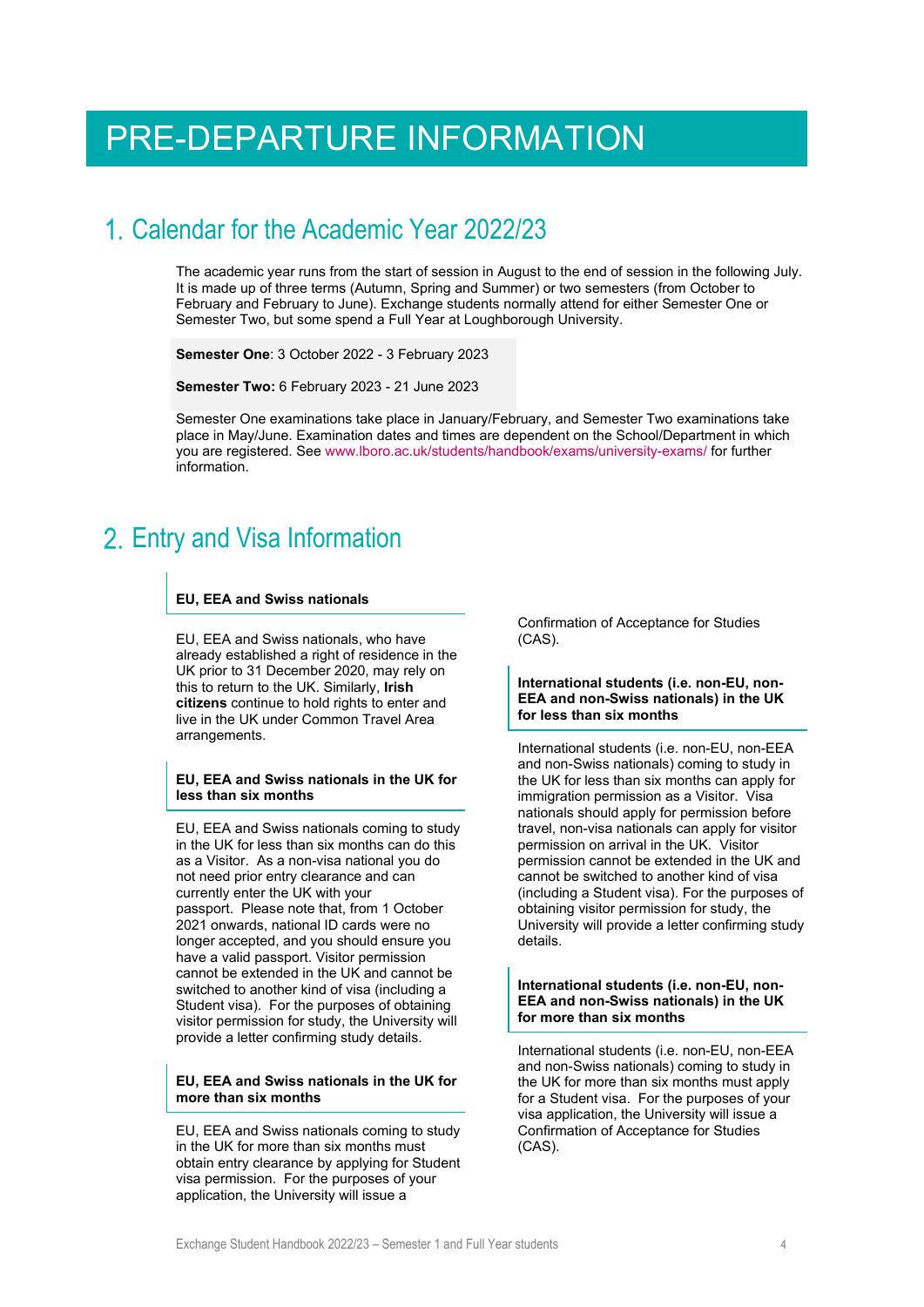#### **Academic Technology Approval Scheme (ATAS)**

In order to take postgraduate study in some technology subjects, you may require ATAS clearance. Your offer letter and CAS will confirm whether ATAS clearance is required. If so, you must apply and include a copy of your ATAS certificate in your visa application. For further information, see

[www.lboro.ac.uk/study/apply/research/atas/.](http://www.lboro.ac.uk/study/apply/research/atas/)

### <span id="page-4-0"></span>Travel and Medical Insurance

#### **Travel insurance**

You are strongly advised to take out adequate travel insurance to cover your journey, including cover for personal possessions, medical expenses and repatriation.

#### **National Health Service**

The National Health Service (NHS) is the UK's health service. It is funded by the state and provides the majority of healthcare to UK residents. If you are an exchange student studying in the UK, you will be able to have access to NHS healthcare in accordance with the guidelines below.

#### **EU, EEA and Swiss nationals in the UK for less than six months**

EU, EEA and Swiss nationals coming to study in the UK for less than six months are not eligible for free healthcare under the NHS and will have to pay the full cost of medical treatment. However, if you are an EU, EEA or Swiss national with a European Health Insurance Card (EHIC), you will be exempt from some medical costs, therefore it is important that you apply for an EHIC in your own country and bring it with you.

#### **EU, EEA and Swiss nationals in the UK for more than six months**

EU, EEA and Swiss nationals coming to study in the UK for more than six months must apply for a Student visa. As part of the visa application process, you will have to pay the Immigration Health Surcharge, which is based on the maximum length of visa that could be granted, i.e. for each year and each part year between 6-12 months. Further information can be found at the following link:

https://www.gov.uk/healthcare-immigrationapplication.

It can sometimes take up to a month or longer for an initial decision, therefore you should apply in good time before your visa application. For additional information see the Foreign and Commonwealth Office website at [www.gov.uk/guidance/academic-technology](http://www.gov.uk/guidance/academic-technology-approval-scheme)[approval-scheme.](http://www.gov.uk/guidance/academic-technology-approval-scheme)

#### **International students (i.e. non-EU, non-EEA and non-Swiss nationals in the UK for less than six months**

International students (i.e. non-EU, non-EEA and non-Swiss nationals) coming to study in the UK for less than six months as a Visitor cannot receive treatment on the National Health Service (unless it is an emergency).

#### **International students (i.e. non-EU, non-EEA and non-Swiss nationals in the UK for more than six months**

International students (i.e. non-EU, non-EEA and non-Swiss nationals) coming to study in the UK for more than six months must apply for a Student visa. As part of the visa application process, you will have to pay the Immigration Health Surcharge, which is based on the maximum length of visa that could be granted, i.e. for each year and each part year between 6-12 months. For further information: https://www.gov.uk/healthcareimmigration-application.

#### **Coronavirus (COVID-19)**

Please ensure that you have read and understood the latest advice for students on turn-around COVID-19 testing on campus and other precautionary measures. See: https://www.lboro.ac.uk/internal/studyingworking-living/testing/.

#### **Meningitis ACWY Vaccination**

As a precautionary measure, all students between 17-25 years of age are advised to have the Meningitis ACWY vaccination BEFORE coming to Loughborough.

See [www.nhs.uk/Conditions/vaccinations/](http://www.nhs.uk/Conditions/vaccinations/%0bPages/men-acwy-vaccine.aspx) [Pages/men-acwy-vaccine.aspx](http://www.nhs.uk/Conditions/vaccinations/%0bPages/men-acwy-vaccine.aspx) for further details.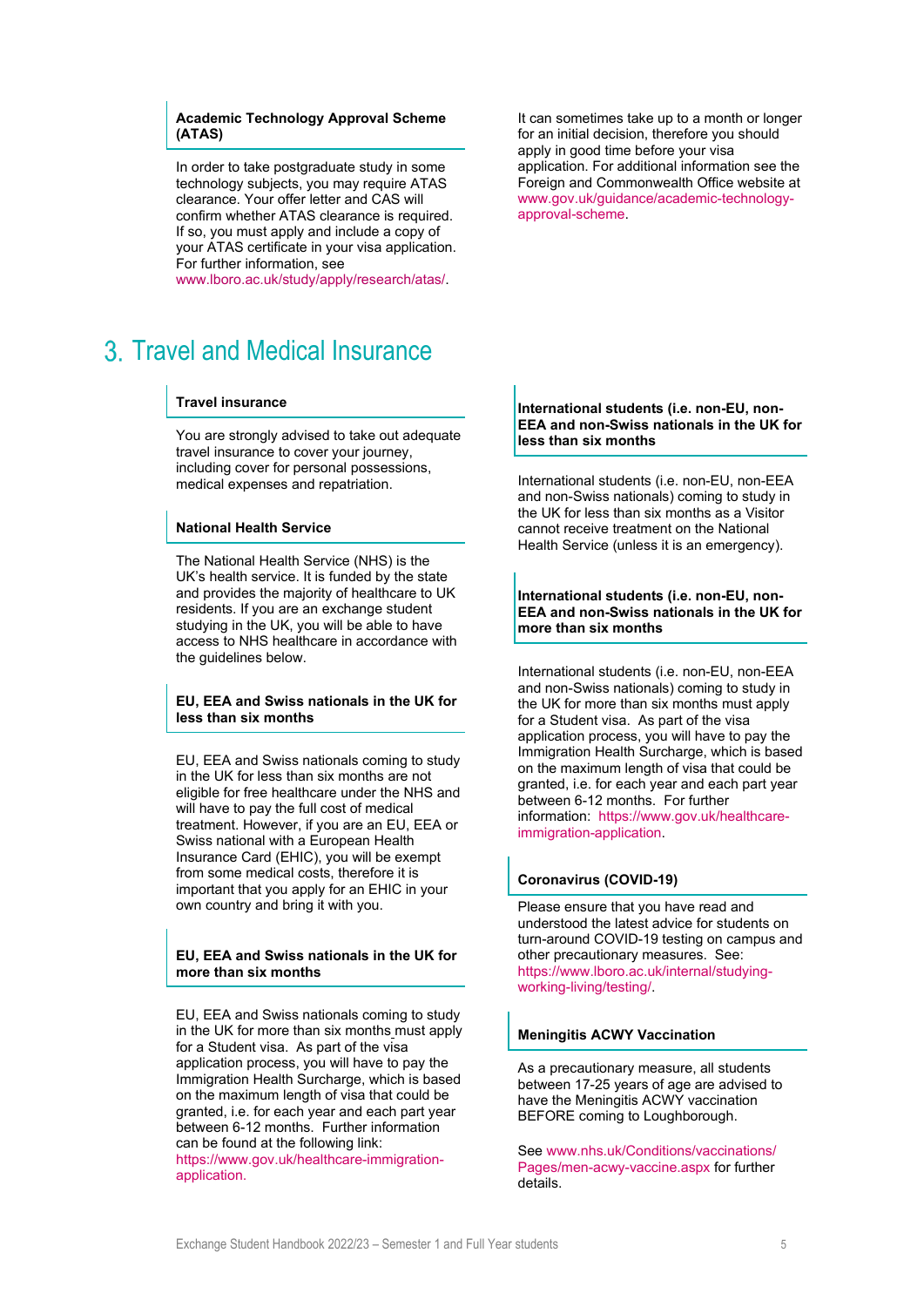#### **Disabled students**

Loughborough University is committed to the promotion of equal opportunities and welcomes applications from students with disabilities, including long-term health conditions, mental health difficulties, autistic spectrum conditions and dyslexia. On the incoming application form for exchange students, you are asked to disclose whether you have a disability and to give your consent to your personal details being shared with the Counselling and Disability Service. You are also encouraged to make direct contact with either the Disability Support Team (email [disability@lboro.ac.uk\)](mailto:disability@lboro.ac.uk) or the Mental Health Support Team (email mhst@lboro.ac.uk) if

### <span id="page-5-0"></span>Accommodation

#### **Booking accommodation**

All applications for accommodation in University Halls of Residence are submitted online. Once your application to study has been approved, you will receive an email from the Student Accommodation Centre explaining how to apply for your accommodation. For further information, see [www.lboro.ac.uk/services/accommodation/pro](http://www.lboro.ac.uk/services/accommodation/prospective-students/erasmusandstudyabroad/) [spective-students/erasmusandstudyabroad/.](http://www.lboro.ac.uk/services/accommodation/prospective-students/erasmusandstudyabroad/)

For **Semester 1 and Full Year** exchanges commencing in October 2022, applications for accommodation can be made online from end June to end July 2022. From end July 2022, the Room Reservation option will close, but the Room Preferencing option will remain open. Accommodation offers will be sent out end of August 2022.

#### Please note that *on-campus*

*accommodation is limited*. The Student Accommodation Centre allocates rooms on a first-come, first-served basis until the maximum capacity has been reached. This means that there is no guarantee that you will be allocated a room in University Halls of Residence, however we do promise to help you secure University allocated accommodation either on campus or by referral to an off campus approved provider.

The staff in the Student Accommodation Centre will be able to provide you with advice and guidance on securing accommodation in either private halls or houses. You can view the wide range of private accommodation off campus, but conveniently located in Loughborough, at

you have any queries or concerns prior to your arrival.

For further information about the University's Counselling and Disability Service, see [www.lboro.ac.uk/services/cds/disability/.](http://www.lboro.ac.uk/services/cds/disability/)

[www.lboro.ac.uk/services/campus](http://www.lboro.ac.uk/services/campus-living/accommodation/offcampus/)[living/accommodation/offcampus/.](http://www.lboro.ac.uk/services/campus-living/accommodation/offcampus/)

If you have any enquiries about accommodation either on or off campus, you should contact the Student Accommodation Centre directly by e-mail [sac@lboro.ac.uk](mailto:sac@lboro.ac.uk) or by telephone +44 (0)1509 274488.

Up-to-date information about applying for accommodation can be found at [www.lboro.ac.uk/services/accommodation/](http://www.lboro.ac.uk/services/accommodation/announcements/) [announcements/.](http://www.lboro.ac.uk/services/accommodation/announcements/)

#### **Accommodation license agreement**

Your accommodation license agreement is legally binding. If you are late arriving at your accommodation or wish to move out early, you will still be required to pay for your room for the full period of your license. Further information is in the License Terms and Conditions 2022/23 document available at https://www.lboro.ac.uk/services/accommodati on/fees/

#### **Living costs**

Loughborough is not an expensive town to live in by UK standards, but students MUST consider the cost of accommodation, food, study materials, local travel and other general living expenses. It is estimated that, when students budget for the duration of their studies, they should allow approximately £1,100 - £1,300 per month, but personal expenditure will vary from student to student depending on lifestyle.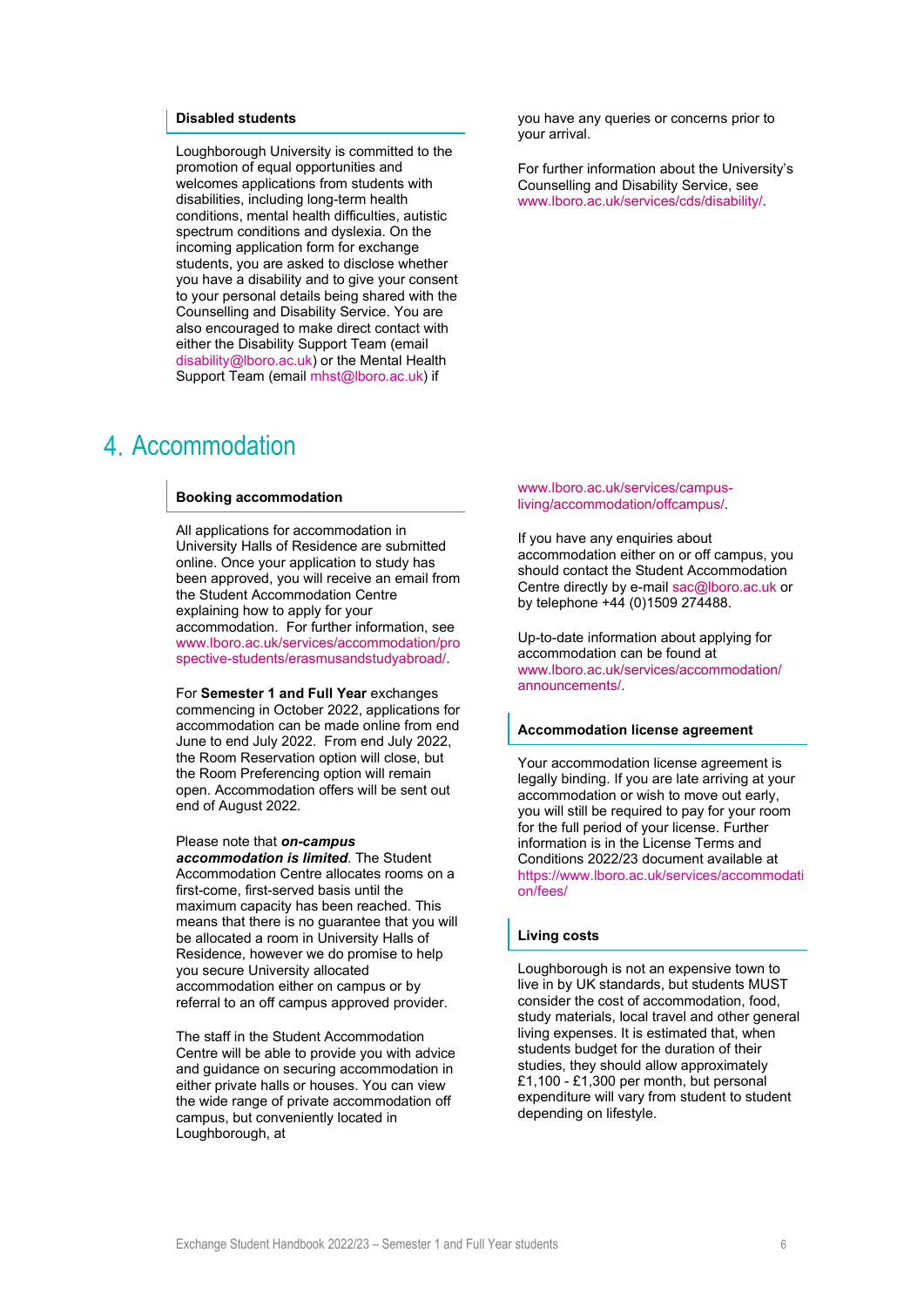### <span id="page-6-0"></span>5. English Language

#### **English language requirements**

It is important that you have a good level of English so that you are able to understand and participate in your studies without difficulty.

If you are an EU/EEA/Swiss national, it is advised that your proficiency in English language should be at least at the level of CEFR Level B2 (independent user).

If you are a non-EU/non-EEA/non-Swiss national requiring [a Student visa](https://www.gov.uk/student-visa) to study in the UK, you will need to provide certified evidence that your English language competency meets the University's requirements.

For an approved list of English language qualifications, which are acceptable for admission purposes, please see [www.lboro.ac.uk/international/apply/english](http://www.lboro.ac.uk/international/apply/english-language-requirements/)[language-requirements/.](http://www.lboro.ac.uk/international/apply/english-language-requirements/)

#### **Pre-sessional English language courses**

The Academic Language Support Service offers a range of high-quality support to students wishing to study at Loughborough. This includes pre-sessional courses for international students who have not yet reached the required level of English for their chosen studies. For further details, see [www.lboro.ac.uk/services/alss/pre-sessional](http://www.lboro.ac.uk/services/alss/pre-sessional-courses/)[courses/.](http://www.lboro.ac.uk/services/alss/pre-sessional-courses/)

# <span id="page-6-1"></span>ARRIVAL IN THE UK

### <span id="page-6-2"></span>6. Immigration and Customs

#### **Immigration**

When you arrive at an airport in the UK, you will have to go through immigration control where a Border Force Officer will check your passport, scan your fingerprints and datestamp your visa. The Border Force Officer may ask your purpose for coming to the UK and try to determine if you can speak English without the aid of an interpreter. It is recommended that you have the following documents available in your hand luggage in case they are needed:

- valid passport (with visa or entry certificate if appropriate);
- correspondence confirming acceptance onto your Loughborough University degree programme;
- health certificate (if appropriate).

The UK Government has introduced border controls to prevent the spread of Coronavirus (COVID-19) and the import of new variants of the virus to the UK. You are advised to read the information on the UK Government's website carefully and to check at regular intervals BEFORE you travel to the UK. See [https://www.gov.uk/uk-border-control/before](https://www.gov.uk/uk-border-control/before-you-leave-for-the-uk)[you-leave-for-the-uk](https://www.gov.uk/uk-border-control/before-you-leave-for-the-uk) for further information.

#### **Customs**

After immigration, you will pass through customs control and, at UK airports, there are three exits: a green channel if you are travelling from outside the EEA and have nothing to declare; a red channel if you are travelling from outside the EEA and have goods to declare; and a blue channel if you have arrived from another airport within the EEA.

There are restrictions on the amount of tobacco, alcohol and gifts you can bring to the UK, therefore it is important that you are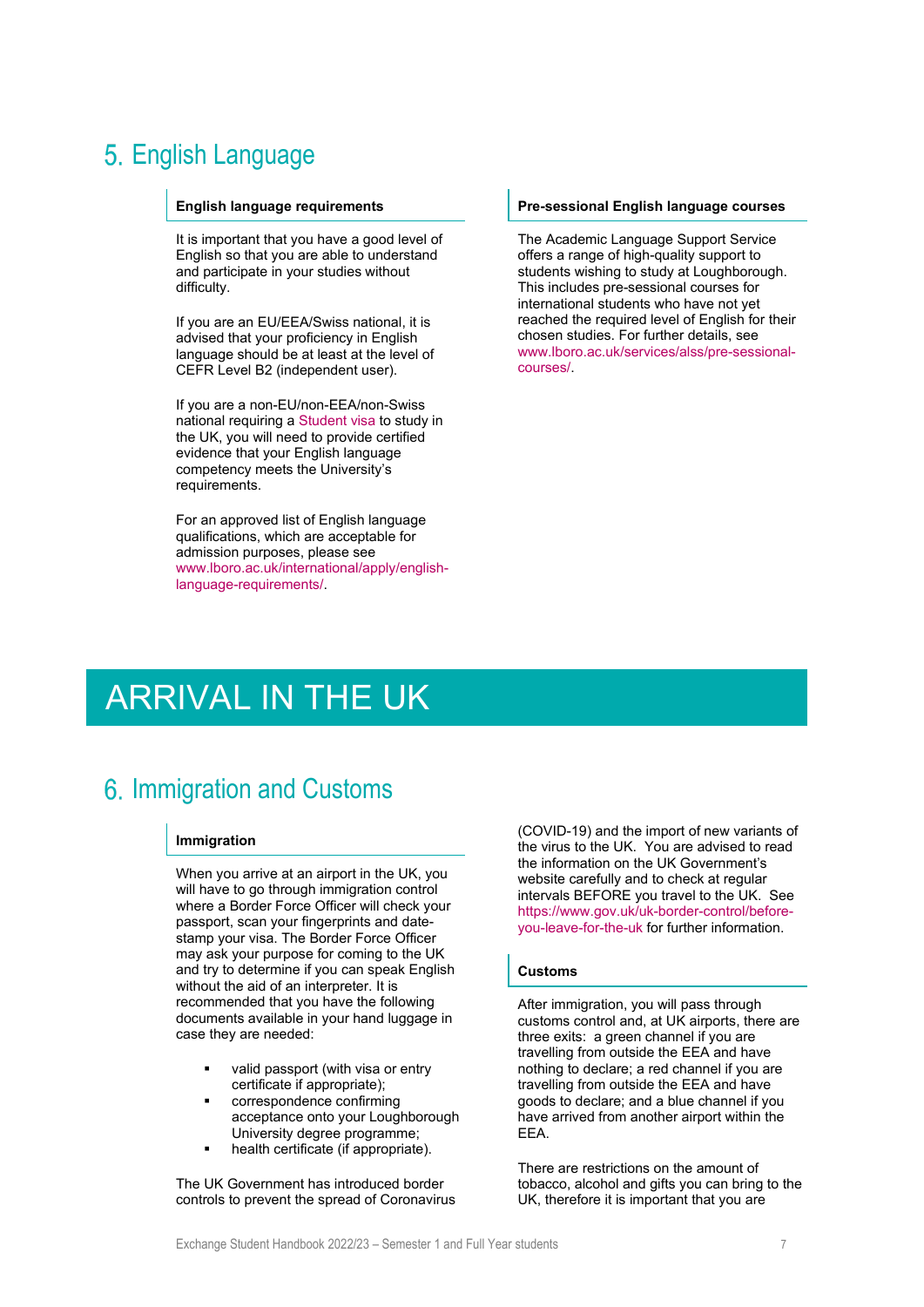aware of the duty free limit. Never bring in counterfeit goods, illegal drugs, weapons on obscene material.

If you have to bring any medication, which has been prescribed by a doctor for your personal use, you are advised to bring documentary

### <span id="page-7-0"></span>7. Travelling to Loughborough

#### **Arrival airports**

Most students tend to fly to the UK into one of the major London airports, normally Heathrow, as flights available from almost anywhere in the world. There are, however, some direct flights to Birmingham International and East Midlands (Nottingham-Leicester-Derby) from some countries. These airports are closer to Loughborough than the London airports.

East Midlands Airport [www.eastmidlandsairport.com](http://www.eastmidlandsairport.com/)

Birmingham Airport [www.birminghamairport.co.uk](http://www.birminghamairport.co.uk/)

London Heathrow Airport [www.heathrowairport.com](http://www.heathrowairport.com/)

London Gatwick Airport [www.gatwickairport.com](http://www.gatwickairport.com/)

London Luton Airport [www.london-luton.co.uk](http://www.london-luton.co.uk/)

Please remember when you are packing a suitcase that you will have to carry your bags around the airport and to your accommodation building. A key rule is, if you cannot carry it, do not pack it! You will be able to buy most things that you will need either at the University or in Loughborough town centre when you arrive.

#### **Travelling from the airport to Loughborough**

There are a number of ways to get to Loughborough from each airport, with widely varying times and costs, however it is recommended that you look at the options for travelling either by coach or rail.

East Midlands Trains [www.eastmidlandstrains.co.uk](http://www.eastmidlandstrains.co.uk/)

#### National Express

[www.nationalexpress.com](http://www.nationalexpress.com/)

National Rail [www.nationalrail.co.uk](http://www.nationalrail.co.uk/) proof from your doctor of the nature of the medication.

Further information about customs control is available at https://www.gov.uk/uk-bordercontrol.

Trainline

#### [www.thetrainline.co.uk](http://www.thetrainline.co.uk/)

Travelling by taxi from international airports to Loughborough can be extremely expensive, therefore it is not an option that we recommend. If, however, you would prefer to travel by taxi, it is possible to pre-book with several taxi firms who operate out of Loughborough. For further details see [www.lboro.ac.uk/international/offer](http://www.lboro.ac.uk/international/offer-holders/getting-here/)[holders/getting-here/.](http://www.lboro.ac.uk/international/offer-holders/getting-here/)

#### **FREE airport coach service from London Heathrow Airport**

A free coach service is arranged by the University to provide transport from London Heathrow Airport to the campus for new international students on certain days before the start of the academic year. However, in order to be able to use this service, you MUST book online [\(www.lboro.ac.uk/heathrow\)](http://www.lboro.ac.uk/heathrow) or telephone the University's International Office (+44 (0)1509 22220) at least 14 days before your flight.

#### **Temporary accommodation in London**

If you are due to arrive in London too late for a coach or train service, it may be less expensive to spend the night in London and travel to Loughborough the following day (rather than take a taxi). The airport's Information Desk should be able to provide guidance on bed and breakfast accommodation. You can also book accommodation (four to six weeks in advance) by contacting the following organisations:

International Students' House [www.ish.org.uk](http://www.ish.org.uk/)

London Tourist Board [www.visitlondon.com](http://www.visitlondon.com/)

#### **University campus bus service**

There is a regular bus service (Sprint) which operates between Loughborough railway station, the town centre and the University campus. The prices of tickets are subject to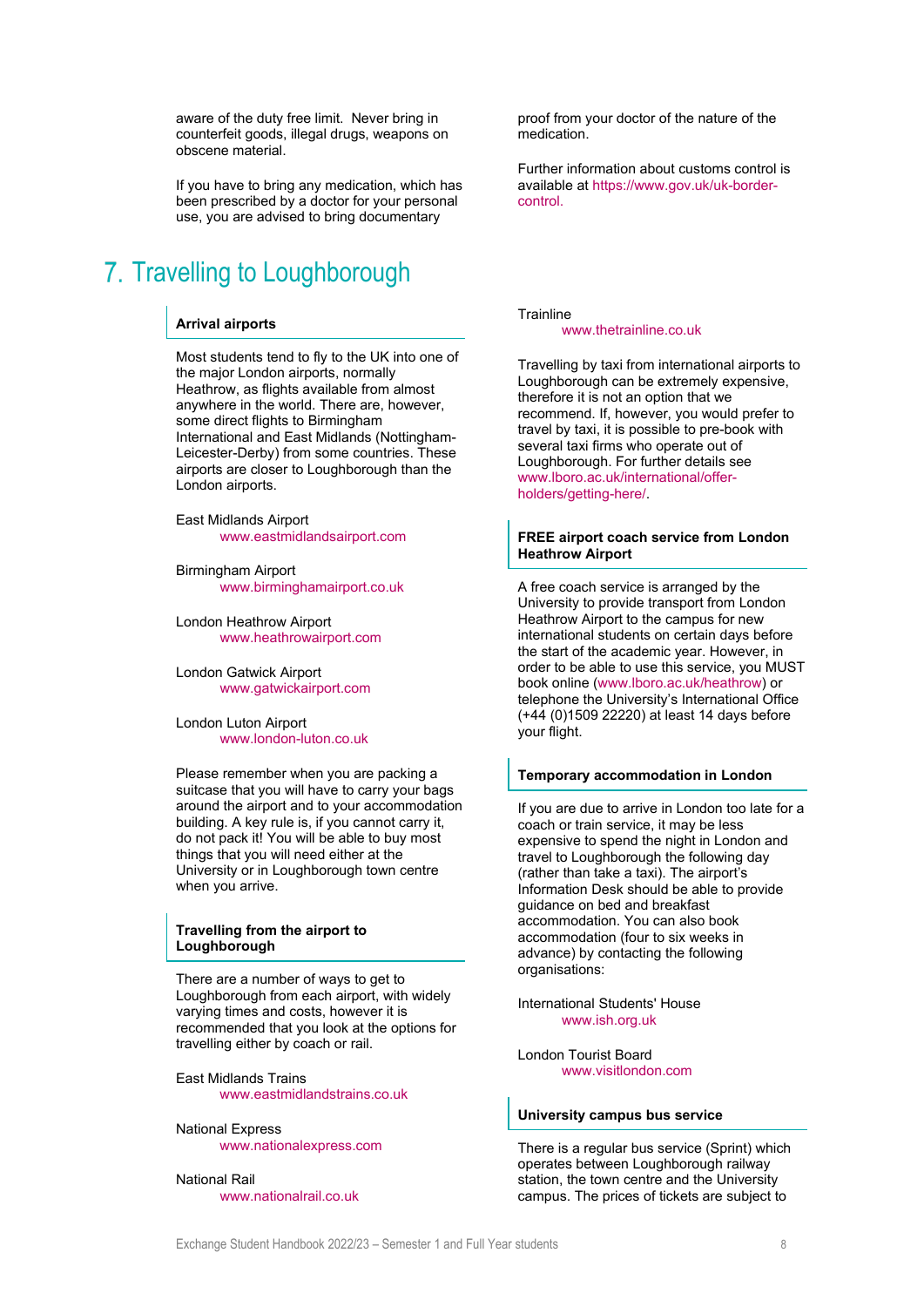change, therefore it is recommended that you check the website at the following link [www.kinchbus.co.uk/services/sprint.](http://www.kinchbus.co.uk/services/sprint)

### <span id="page-8-0"></span>8. Documentation on Arrival at Loughborough

#### **Registering with the University**

Approximately six weeks prior to the start of your programme of study, you will be sent an email inviting you to complete online registration. It is important that you complete this process BEFORE your arrival in order that the University can produce your student ID card and have it ready for you to collect. Your student ID card will provide access to University buildings, including the library, halls of residence and the Loughborough Students' Union. You will also need it to prove your student status, so it is important that you look after it! Details about online registration and collecting your student ID card are at [www.lboro.ac.uk/welcome.](http://www.lboro.ac.uk/welcome)

Registration within your respective School/Department typically takes place as part of the induction event. This is an important part of your programme which will provide you with relevant materials including your timetable, programme structure and regulations. It is also your first opportunity to meet fellow students.

#### **Learning agreements**

At Loughborough, the timetable is released near to the start of the semester, so it is possible that we shall not be able to confirm if there is a 'fit' for all the modules you chose until the first week of your studies. We do, however, allow all students a period of two weeks after the start of the semester in to finalise their module choices BEFORE the Student Office confirms the final details.

If you are required to change your module choices due to timetable clashes, you will

<span id="page-8-1"></span>9. Induction

#### **University induction and welcome event**

All new exchange students arriving in Autumn 2022 for a Semester One or Full Year study exchange will be invited to attend an institutional induction and welcome event.

The event, which will be held soon after your arrival in the week commencing 3 October

need to make the appropriate changes on your learning agreement and seek the approval of your home University and your respective School/Departmental Exchange Co-ordinator at Loughborough. You must also ensure that the Exchanges Office has been provided with a copy of your revised Learning Agreement.

#### **Attendance certificates**

Some partner institutions require evidence from the host University (i.e. Loughborough) that their students have arrived and are in attendance. There is no need to bring any such documentation to the Exchanges Office, as it will be quicker and more convenient for you to get the documentation signed by your respective School/Departmental Exchange Co-ordinator (see [www.lboro.ac.uk/study/](http://www.lboro.ac.uk/study/overseas-exchange/incoming/applying/exchange-coordinators/) [overseas-exchange/incoming/applying/](http://www.lboro.ac.uk/study/overseas-exchange/incoming/applying/exchange-coordinators/) [exchange-coordinators/\)](http://www.lboro.ac.uk/study/overseas-exchange/incoming/applying/exchange-coordinators/).

#### **Registering with the Police**

Some students have to register with the local Police Force within 7 days of their arrival in the UK, or if their circumstances have changed at all, e.g. change of address, change of course, new visa, etc. The visa sticker in your passport or UKVI decision letter should confirm if you need to register. At busy times of the year, the University arranges for the Police to come onto campus and register students here, however, if this does not coincide with your arrival at Loughborough, you will need to visit the office in Leicester. Further details can be found at [www.lboro.ac.uk/services/isas/visa](http://www.lboro.ac.uk/services/isas/visa-advice/policeregistration/)[advice/policeregistration/.](http://www.lboro.ac.uk/services/isas/visa-advice/policeregistration/)

2022, consists of an induction presentation which will provide an opportunity for you to meet your fellow students including full-time undergraduate students from European and international locations. Please note that the event will be held virtually if COVID-19 restrictions prohibit large gatherings at the time.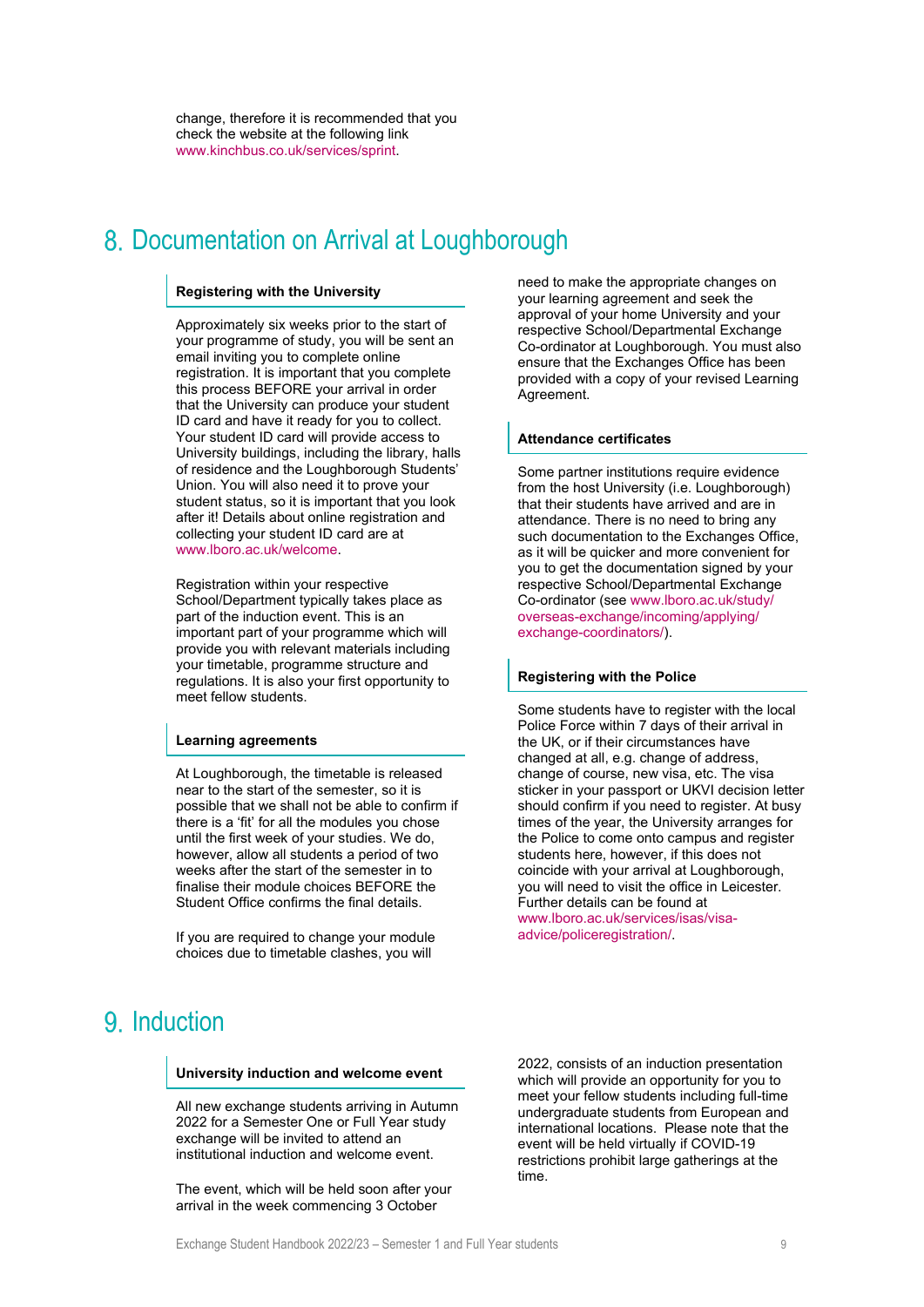For more information, please visit [www.lboro.ac.uk/students/](http://www.lboro.ac.uk/students/welcome/international/inductions/) [welcome/international/inductions/](http://www.lboro.ac.uk/students/welcome/international/inductions/)

Please note that it is not essential for students, who have undertaken a presessional English language programme, to attend this event because much of the information will have already been presented to you.

# <span id="page-9-0"></span>THE UNIVERSITY

#### <span id="page-9-1"></span> $10<sup>1</sup>$ Studying at Loughborough

#### **Examinations and assessments**

Whatever your programme of study, it will involve some form of assessment. For most programmes, assessment is conducted through a mixture of exams, coursework and assessed tutorials/ tests. Being prepared for assessment is vital to success. Effective learning and revision are important, but it is equally as important to be aware of what is expected of you during assessment. It is recommended, therefore, that you read the section on examinations and assessments in the Student Handbook (see below).

If you complete your course at Loughborough but fail to gain the necessary credits/grades required by your home institution, you might be required to re-sit any modules (or any components of modules). If this is the case, you should re-register via your host School/Department as a fee-paying temporary student. You will, however, be required to pay a re-assessment fee, as a second attempt registration period does not form part of the study exchange programme. See [https://www.lboro.ac.uk/students/handbook/ex](https://www.lboro.ac.uk/students/handbook/exams/exams-information/reassessment/) [ams/exams-information/reassessment/](https://www.lboro.ac.uk/students/handbook/exams/exams-information/reassessment/) for further information about re-assessment fees.

#### **European Credit Transfer System**

The European Credit Transfer System (ECTS) provides 60 credits per full year of study or 30 credits per semester. Credits are only awarded when the programme, i.e. all required examinations and/or assessments has been completed. At the end of the study period, you will receive from your School/Department an official transcript listing all modules taken and credits/grades achieved.

#### **School/Department induction**

In addition to the above, Schools/Departments normally run separate induction programmes, and it is important that you attend in order to learn more about studying your chosen discipline at Loughborough.

#### **Independent study**

You will be expected to do some independent study, which is an integral part of UK academic culture. Independent study is intended to help you to develop your critical analysis and problem-solving skills and your research skills. It also allows you to investigate a topic in more detail and develop your own ideas.

#### **Learning environments**

The University Library (see below) offers students a range of learning environments, group study rooms and bookable booths, but it can be busy during the 24/7 opening period. There are, therefore, a number of alternative spaces on the campus, which can be used for informal study. For further details, see [https://www.lboro.ac.uk/services/learning](https://www.lboro.ac.uk/services/learning-environments/learning/)[environments/learning/.](https://www.lboro.ac.uk/services/learning-environments/learning/)

#### **Learning support**

The University Library (see below) offers a range of 'Get the Know-How' courses and online resources which are designed to help students enhance their academic and information literacy skills, eg essay writing, report writing, reading efficiently, taking effective notes, presentation skills, working in groups, etc. For further details, see [https://www.lboro.ac.uk/services/library/stude](https://www.lboro.ac.uk/services/library/students/learningsupport/) [nts/learningsupport/.](https://www.lboro.ac.uk/services/library/students/learningsupport/)

There is also a range of study advice and planning sheets which are aimed at improving specific study skills and helping students to keep on top of things, e. g. critical thinking, citing and referencing Harvard style, developing mathematical skills, revision and exam skills, task sheets, weekly planners, etc. For further details, see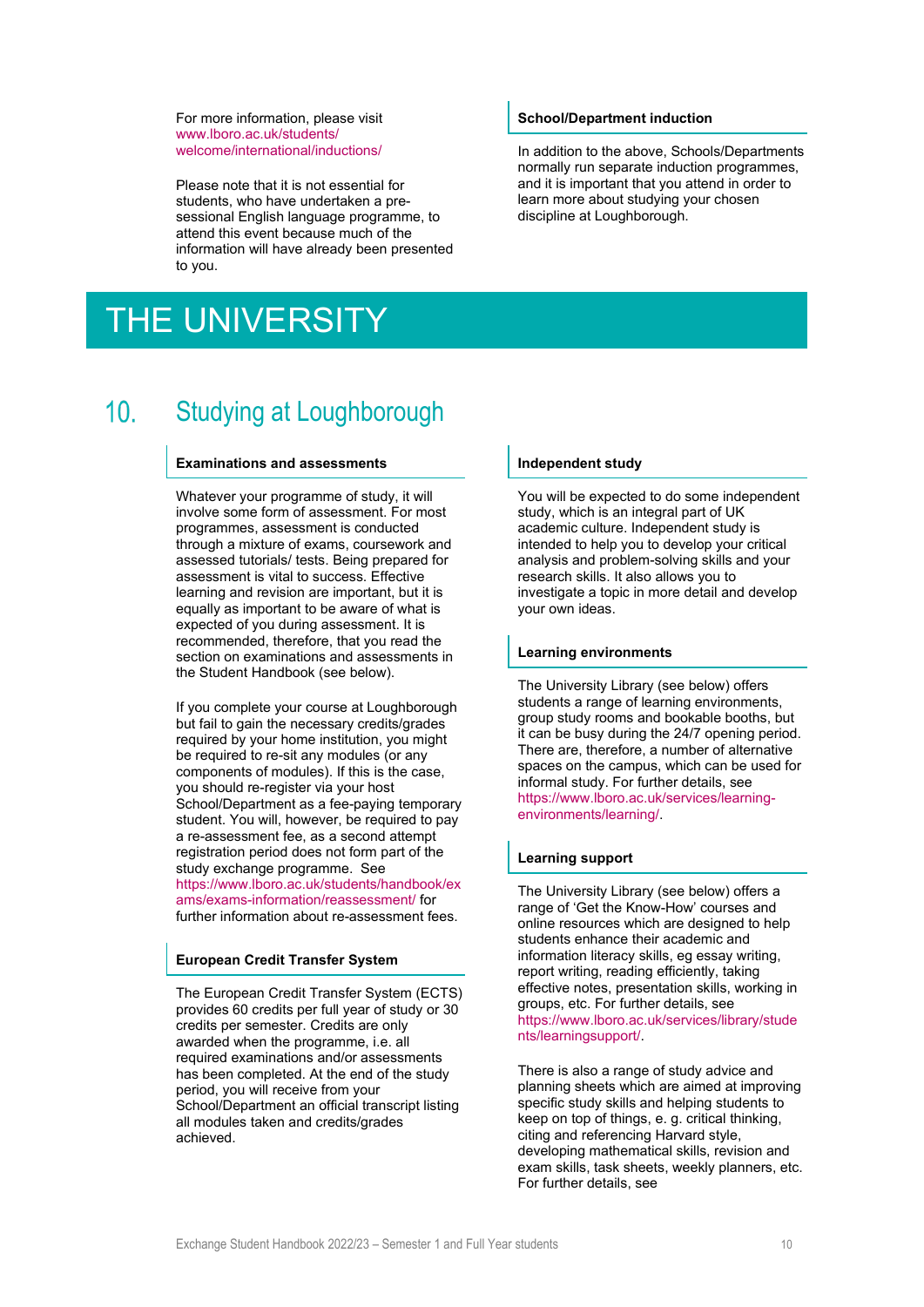[www.lboro.ac.uk/services/library/students/lear](http://www.lboro.ac.uk/services/library/students/learningsupport/adviceandplanningsheets/) [ningsupport/adviceandplanningsheets/.](http://www.lboro.ac.uk/services/library/students/learningsupport/adviceandplanningsheets/)

#### **Student Handbook**

The Student Handbook is a guide to the fundamentals of studying at Loughborough University. It is not intended to be a comprehensive guide to everything you need to know, but, rather, to summarise important information, e.g. the rules that you will need to follow whilst registered as a student. These include academic conduct in respect of exams, assessment and administrative processes and also your behaviour and conduct whether on campus or off campus. See [www.lboro.ac.uk/students/handbook/.](http://www.lboro.ac.uk/students/handbook/)

#### **Teaching methods**

These vary depending on the subject you study, but most will include teaching methods such as lectures, seminars and tutorials. Some courses may also have practical classes and workshops, and some may have training in a working environment.

<span id="page-10-0"></span>Please note that, as a result of the Coronavirus (COVID-19) pandemic, the University was required to change from face-

#### $11.$ Support Services

#### **Centre for Faith and Spirituality**

The University's Centre for Faith and Spirituality provides a place where students and staff are welcome to reflect, explore and express faith and spirituality. It is a place to pray, to meditate and to meet others. It also offers help with spiritual, ethical and moral concerns. Chaplains of various faiths are available to anyone irrespective of their religious or spiritual beliefs. For further information about the Centre's facilities and event see [www.lboro.ac.uk/services/cfs/.](http://www.lboro.ac.uk/services/cfs/)

#### **Medical Centre**

The Medical Centre is a regular GP surgery which is located centrally on campus, providing NHS services to registered patients (both students and staff). It offers a variety of clinics and services, including several online functions, however you can only register as a patient if you are studying in the UK for a full academic year. If you are studying at Loughborough for one semester only and you become unwell, it is recommended that, in the first instance, you seek the advice of the University's pharmacist, who has premises located outside the Students' Union. If the pharmacist assesses your symptoms as

to-face teaching to online learning. It is, therefore, important that you check the website for the most up-to-date information at https://www.lboro.ac.uk/internal/coronavirus/la test-updates/.

#### **University Library**

The Library covers 9,161 square metres over four floors with 1,375 study places, including 200 workstations. It has over 500,000 books, 90,000 bound serials and access to approximately 30,000 e- journals. The Library provides students with a range of services and resources which aid them with their studies. For more information, see [www.lboro.ac.uk/services/library/students/.](http://www.lboro.ac.uk/services/library/students/)

urgent and/or requiring immediate treatment, you will be able to book an emergency appointment at the Medical Centre. Alternatively, you could visit the NHS Urgent Care Centre in Loughborough Hospital which is situated on Epinal Way (very close to the University campus). Please be advised, however, that there is often a substantial waiting time.

#### **Nightline**

A confidential and anonymous listening service providing support for students, by students, via phone and email. Open termtime between 20:00 and 08:00 hours on Mondays, Wednesdays and Fridays. Telephone +44 (0)1509 227650 or email [listening@loughborough.nightline.ac.uk.](mailto:listening@loughborough.nightline.ac.uk)

#### **Student Advice and Support Service**

The Student Advice and Support Service provides students with guidance on a range of issues relating to finance (e.g. loans, grants, welfare benefits and debts) and housing (e.g. contracts, deposits and the rights of tenants). There is also a dedicated website which provides advice to international students on matters such as visas and living in the UK.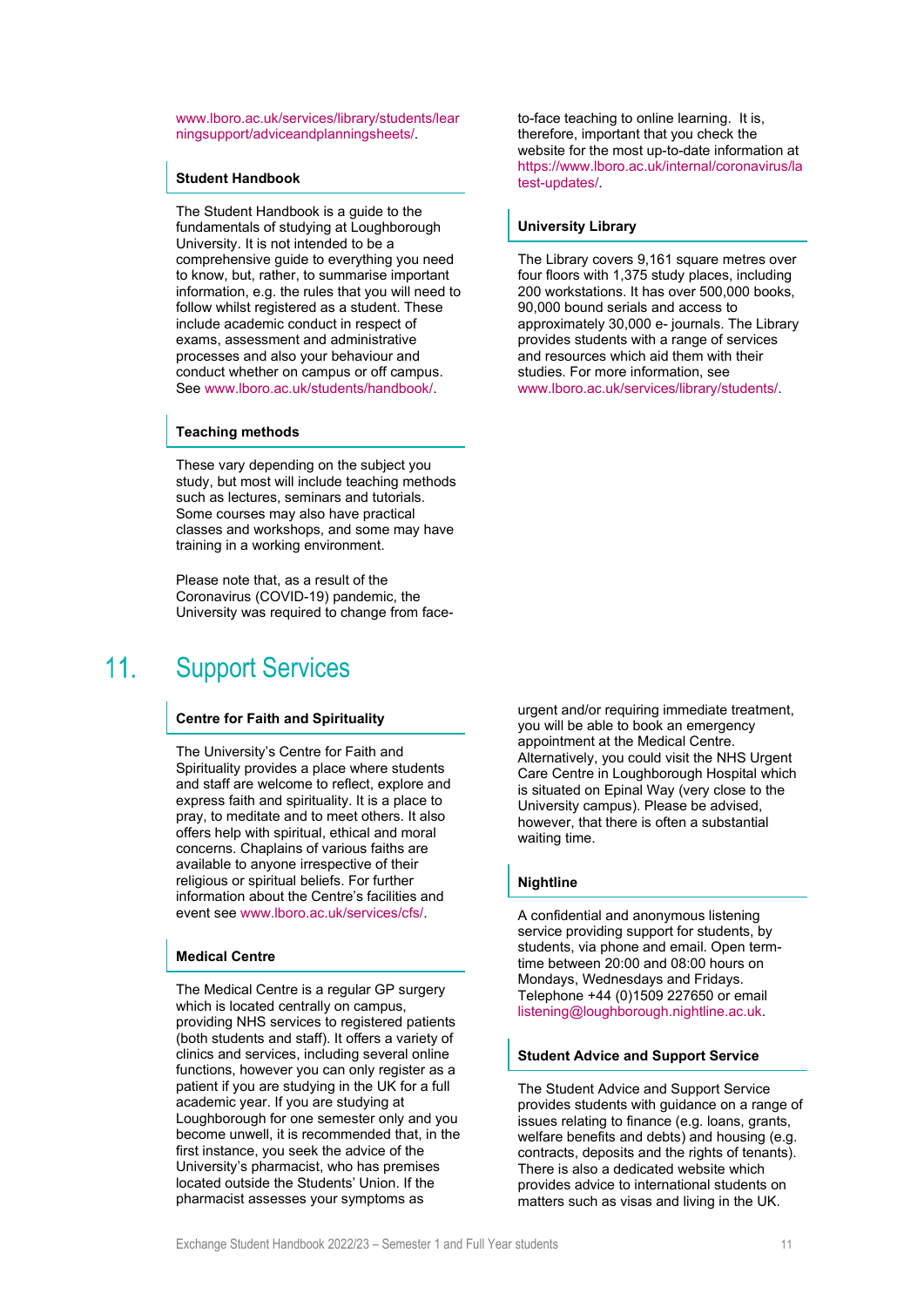The Student Advice and Support Service is located in the Bridgeman Building at the centre of the campus and is open from 09:00 - 17:00 hours, Monday to Friday. Email any queries to [advice@lboro.ac.uk](mailto:advice@lboro.ac.uk) or telephone +44 (0)1509 222058.

#### **Student Wellbeing and Inclusivity**

Student Wellbeing and Inclusivity (SWAI) provides a range of support, advice and guidance to students in order to help them build on their strengths and achieve their potential. Services include disability support, mental health support, counselling (see below), wellbeing and inclusivity. SWAI is located in the Bridgeman Building at the centre of the campus and is open from 09:00 -

<span id="page-11-0"></span> $12.$ Loughborough Students' Union

> Loughborough Students' Union (LSU) is one of the very best in the country and has won many awards over the years, most recently Best for Societies and Sports in the Whatuni Students Choice Awards 2020. It is an organisation which is run to ensure that students have the best experience possible whilst studying at Loughborough, and it is unique amongst British universities in that its premises are owned by the students themselves. It is managed on a day-to-day basis by the LSU Executive, with scrutiny from the Union Council. You can find further details about the Students' Union a[t www.lsu.co.uk.](http://www.lsu.co.uk/)

> The Students' Union Building is located on the north-eastern corner of the campus and consists of two floors. You will find a selection of shops, food outlets and other services, such as a dental practice, pharmacy, optician, hairdressing, beauty salon, cash points and banking facilities. At night, the Students' Union provides a range of entertainment which includes club nights, live events, quizzes, bingo, sports and fitness.

Once you become a student on any programme at Loughborough, you automatically become a member of the Students' Union, which offers a diverse programme of entertainment and activities as well as providing you with practical and peer support. For example, Student Voice (email [voiceadvisor@lsu.co.uk\)](mailto:voiceadvisor@lsu.co.uk) is a confidential and non-judgmental service which can help you with a range of issues, including academic misconduct, appealing results and impaired performance claims.

#### **International Students' Network**

The Students' Union has a strong belief in supporting international students and, as

17:00 hours, Monday to Friday. Email any queries to [studentwellbeing@lboro.ac.uk](mailto:studentwellbeing@lboro.ac.uk) or telephone +44 (0)1509 228338.

#### **University Counselling Service**

This service is available and free to the whole University community. The counsellors are all professionally trained and experienced in dealing with issues such as anxiety, depression, bereavement, family concerns, study-related problems and adjusting to a new way of life. It is quite normal for someone who moves from a familiar culture to one which is unfamiliar to experience 'culture shock'. You can contact the Counselling Service on email [ucs@lboro.ac.uk](mailto:ucs@lboro.ac.uk) or telephone +44 (0)1509 222148.

such, has its own International Students' Network, which will represent and support you throughout your time at Loughborough. They will encourage you to get involved in, and engage with, a variety of activities and social events which are organised during the course of the academic year. You can find further information and their social media links at [https://lsu.co.uk/welfare-diversity/international](https://lsu.co.uk/welfare-diversity/international-students-network)[students-network](https://lsu.co.uk/welfare-diversity/international-students-network)

#### **Peer mentoring scheme**

The Students' Union manages a peer mentoring scheme for all incoming exchange students. The scheme operates on an opt-out basis, and those of you who opt-in (i.e. mentees) will be allocated mentors who will be there to provide advice and guidance with a view to helping you adjust to studying and living in the UK. As part of this scheme, there is an 'Ask a Student Service' [\(www.lsu.co.uk/askastudent\)](http://www.lsu.co.uk/askastudent) which allows current, prospective and pre-arrival students to ask a peer mentor a question about anything related to Loughborough, e.g. societies, international integration or where to buy a warm coat!

As the Students' Union is a separate organisation to the University, we require your permission to pass on your contact details so that you can participate in the peer mentoring scheme. Please ensure, therefore, that you complete the relevant section of the Incoming Exchange Student Application Form.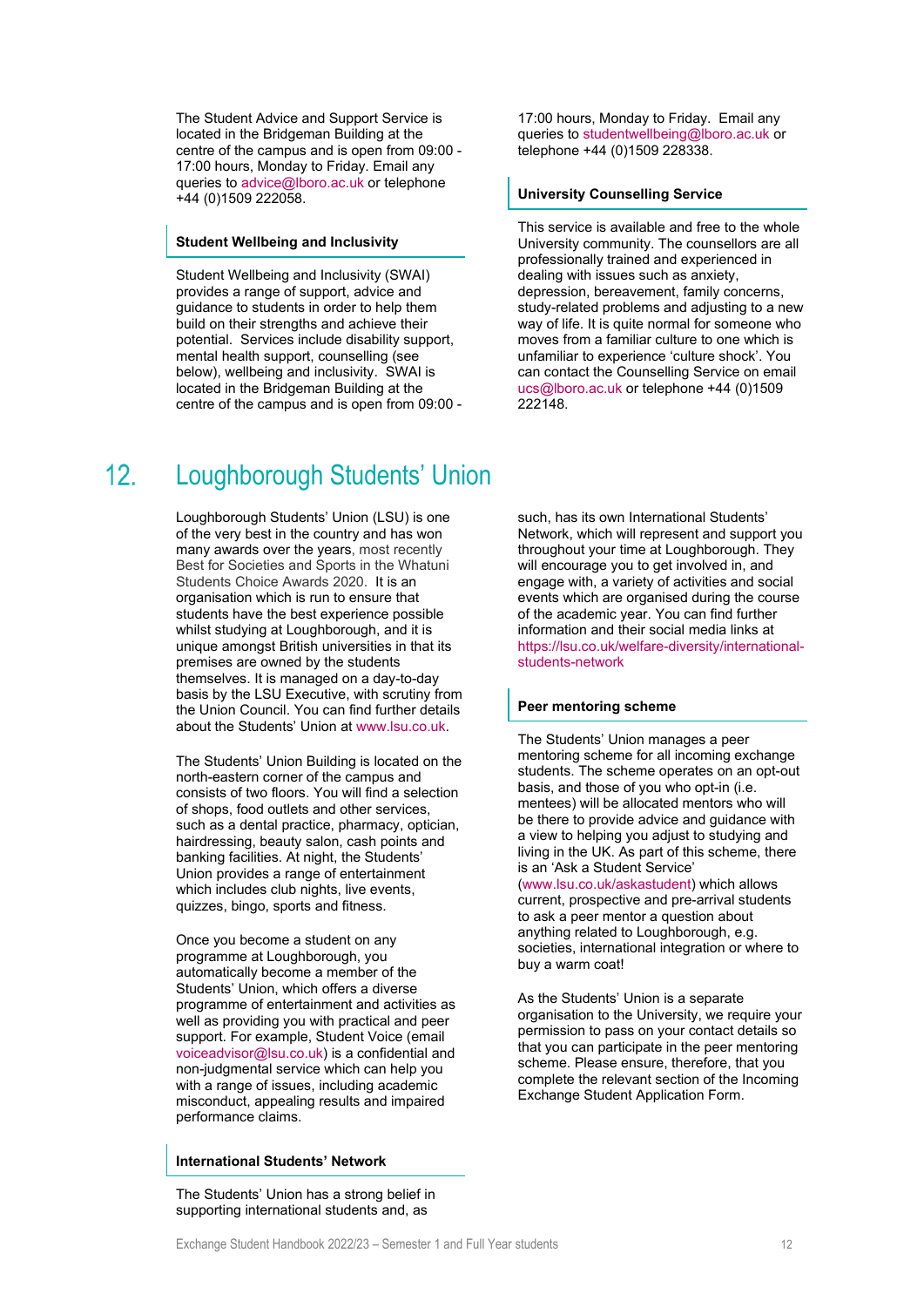#### <span id="page-12-0"></span> $13.$ Sport and Recreational Facilities

Loughborough University is internationally renowned for excellence in sport and has the best sporting facilities in the UK which are used by elite athletes, students, staff and the general public alike.

Indoor facilities include a 50m swimming pool, an athletics centre, a cricket performance centre, netball and badminton courts, a gymnastics centre, a martial arts studio and several multi-purpose sports halls. Outdoor facilities include an athletics stadium, a football stadium, artificial and grass pitches, tennis courts, a beach park, a ball park and a games park.

There is more information about the sport and recreational facilities, including membership, booking details and prices at [http://www.loughboroughsport.com/.](http://www.loughboroughsport.com/)

# <span id="page-12-1"></span>USEFUL INFORMATION

#### <span id="page-12-2"></span> $14$ Living in the UK

#### **Bank accounts**

It can take up to 5 working days to open a bank account, therefore it is advisable to bring some cash so that you can meet any immediate expenses during your first couple of weeks. To open a bank account, you will need to provide documents showing proof of identification, your UK and home addresses and your student status. You can obtain a letter confirming your student status by contacting Student Enquiries via email [studentenquiries@lboro.ac.uk](mailto:studentenquiries@lboro.ac.uk) or telephone +44 (0)1509 222491.

Most banks are normally open daily between 09:30 – 17:30 hours, Monday to Friday inclusive, although some may open later on one day each week and/or on Saturday mornings. You will find several cashpoints across the University campus, but there is only one bank (Santander), which is located near the Students' Union.

#### **Cash**

The pound sterling is the official currency of the UK. Notes are in denominations of £50, £20, £10 and £5, and coins are available in £2, £1, 50p, 20p, 10p, 5p, 2p and 1p. Please note however, that many retail outlets have stopped cash transactions since the COVID-19 pandemic, therefore you will need a debit or credit card.

#### **Climate**

The UK climate is temperate with warm damp Summers and cool wet Winters, however it is also unpredictable and the temperature can vary considerably within one day. In Summer, temperatures vary between 19-23 degrees centigrade, with daylight of around 16 hours per day. The warmest months are usually July and August. In Winter, temperatures vary between 0-10 degrees centigrade, with the daylight hours shortening to around 8 hours per day. The shortest day of the year is 21 December. January and February tend to be the coldest months.

#### **Clothing**

Styles of dress vary in the UK, but you can wear informal clothes on the campus during the day. For formal occasions, you might be expected to dress more formally. You might wish to bring your national dress, as there are international events which will provide you with an opportunity to wear it. Taking into consideration the UK's climate, it is recommended that you bring appropriate clothing, such as waterproof coats, sweaters and socks. Some items might be cheaper to buy when you arrive in the UK, but it depends on where you are travelling from and the exchange rate at the time.